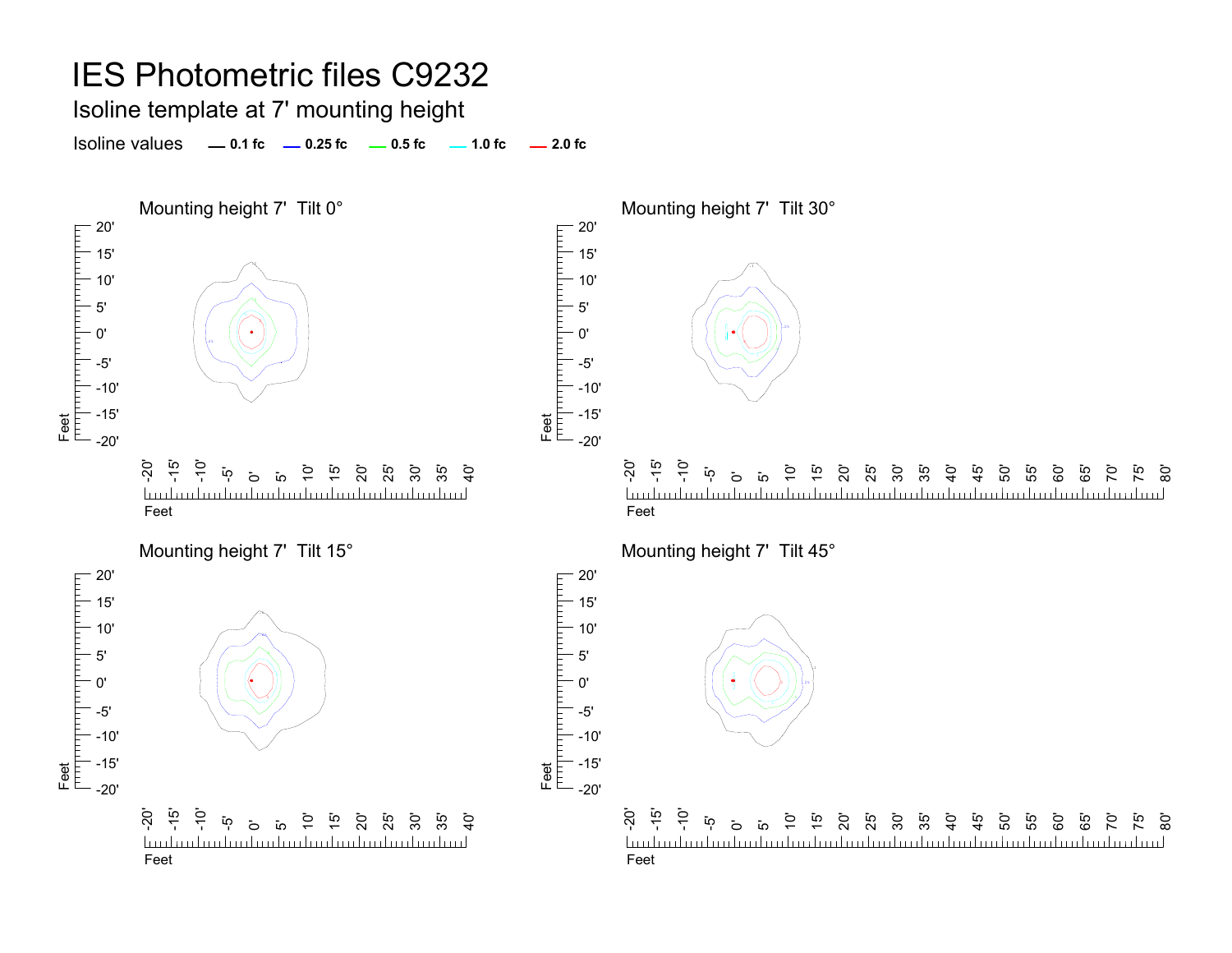#### Isoline template at 9' mounting height

**0.5 fc 2.0 fc1.0 fc** Isoline values **0.1 fc 0.25 fc**

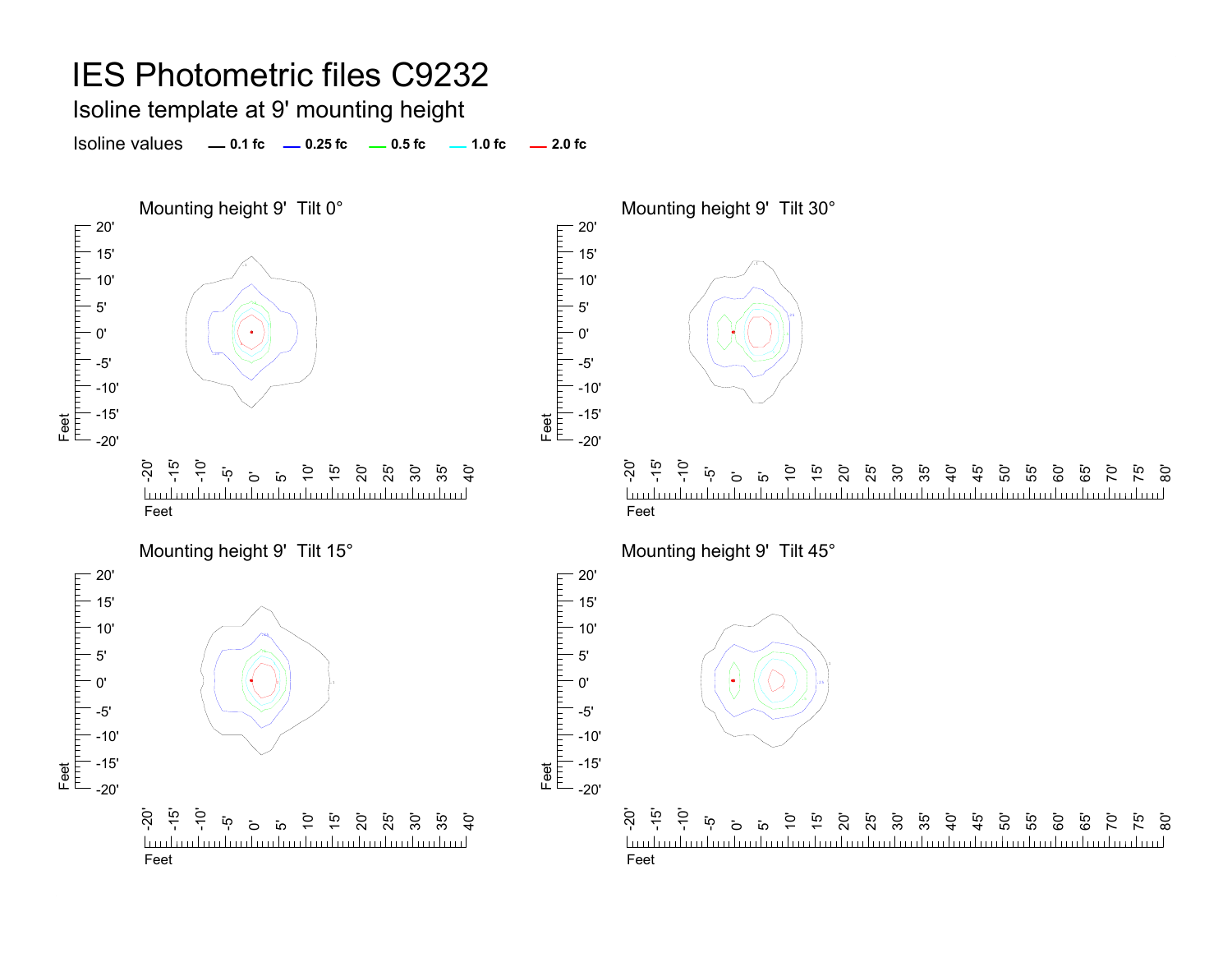Isoline template at 11' mounting height

**0.5 fc 2.0 fc1.0 fc** Isoline values **0.1 fc 0.25 fc**

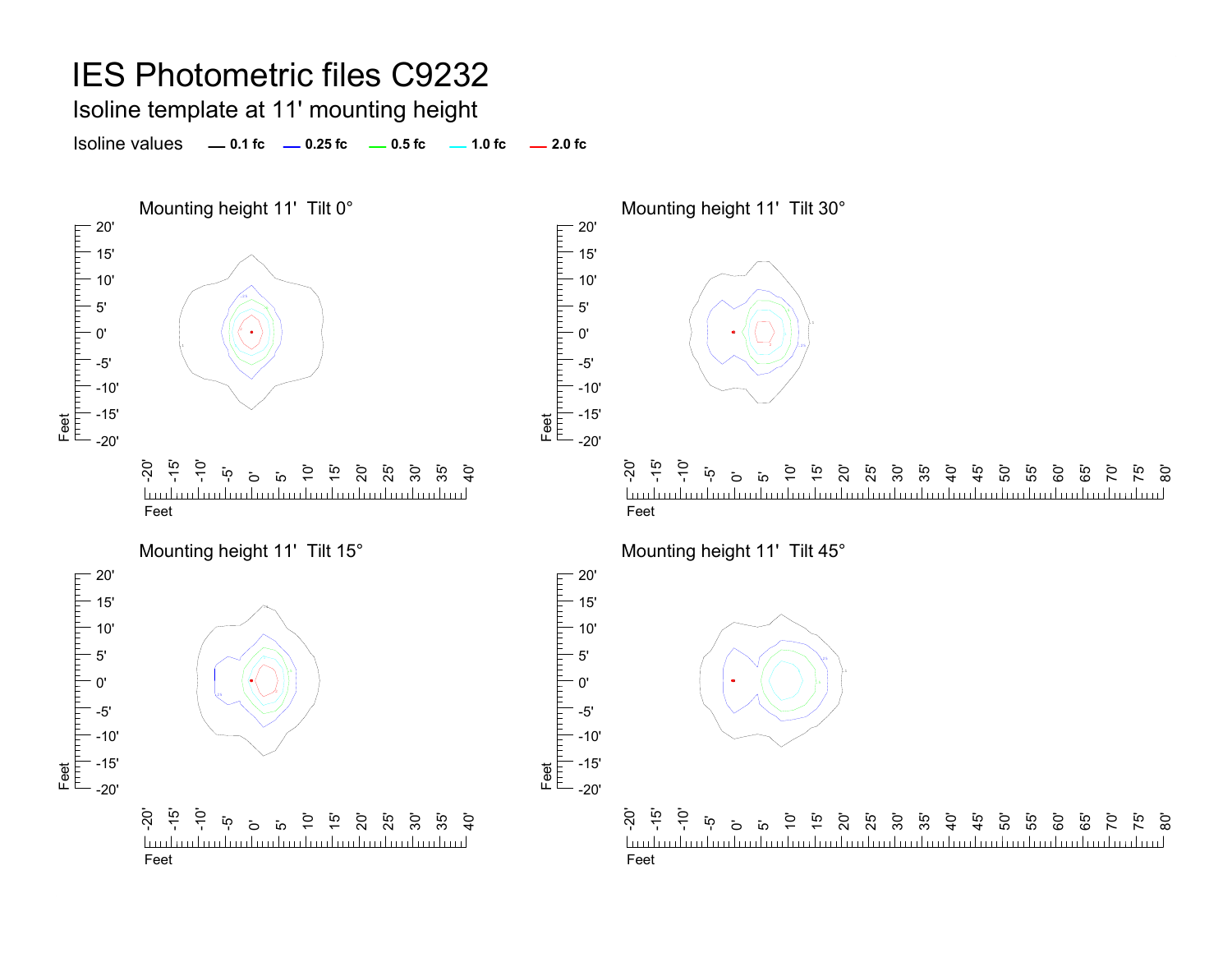Isoline template at 15' mounting height

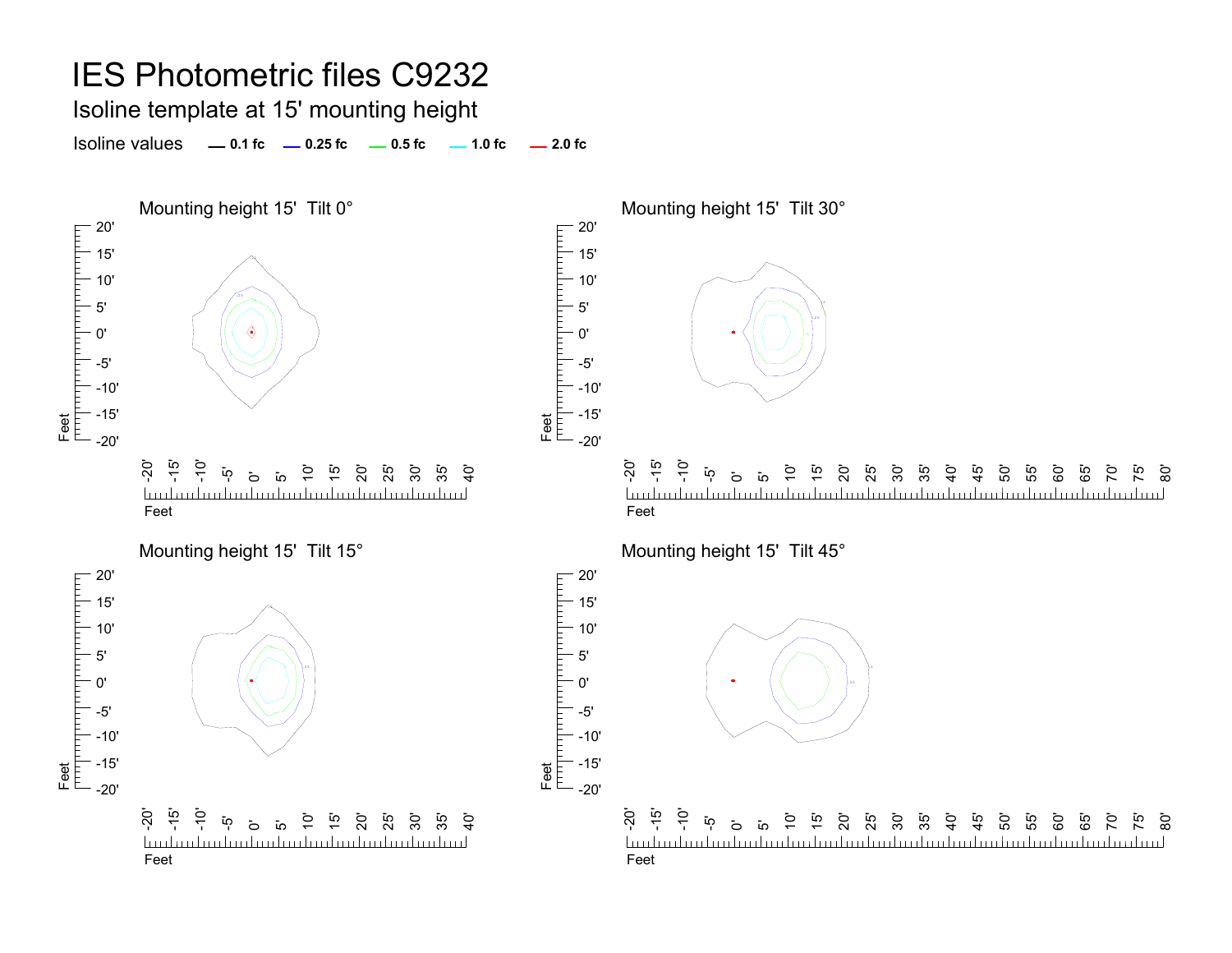Isoline template at 20' mounting height

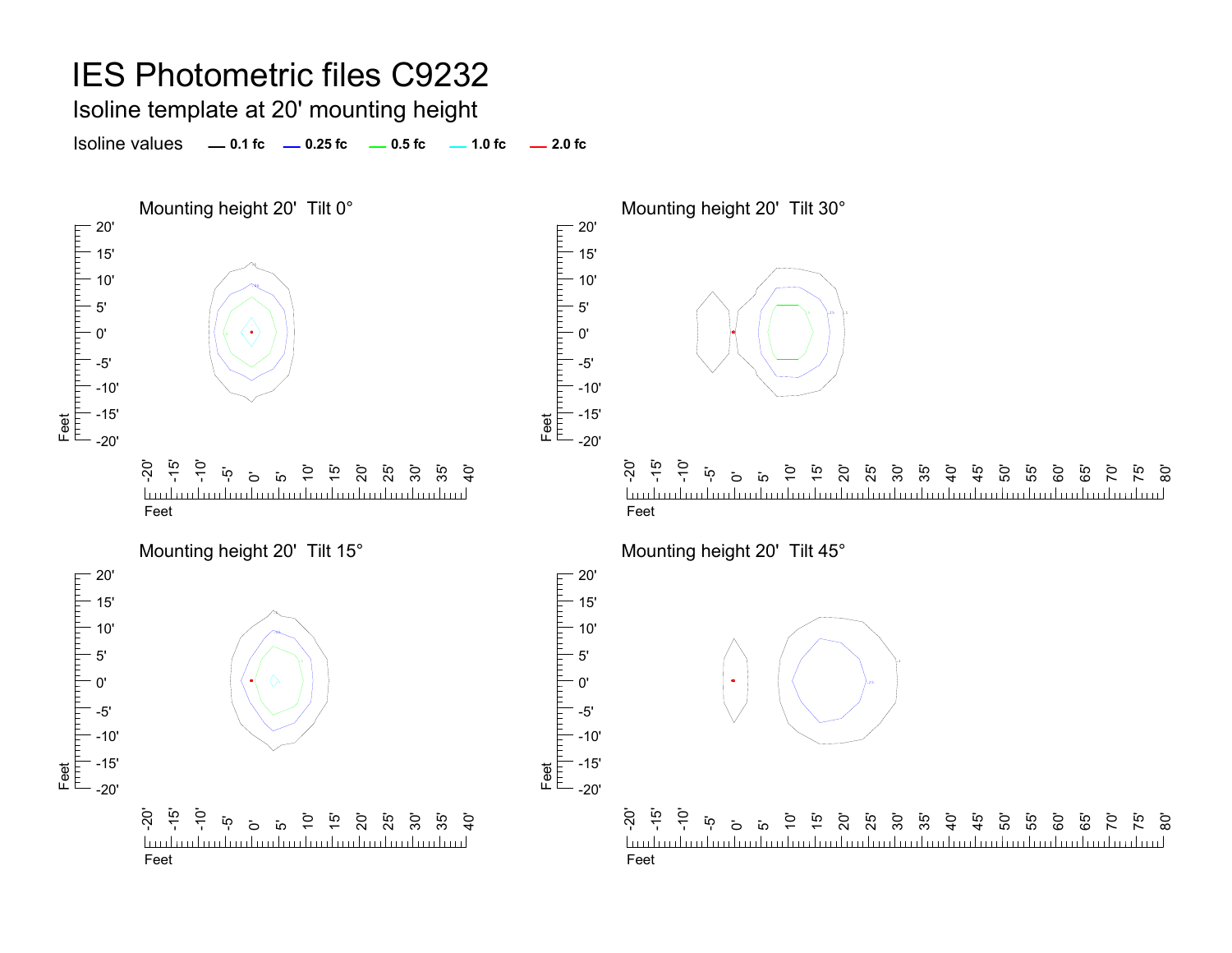Isoline template at 25' mounting height

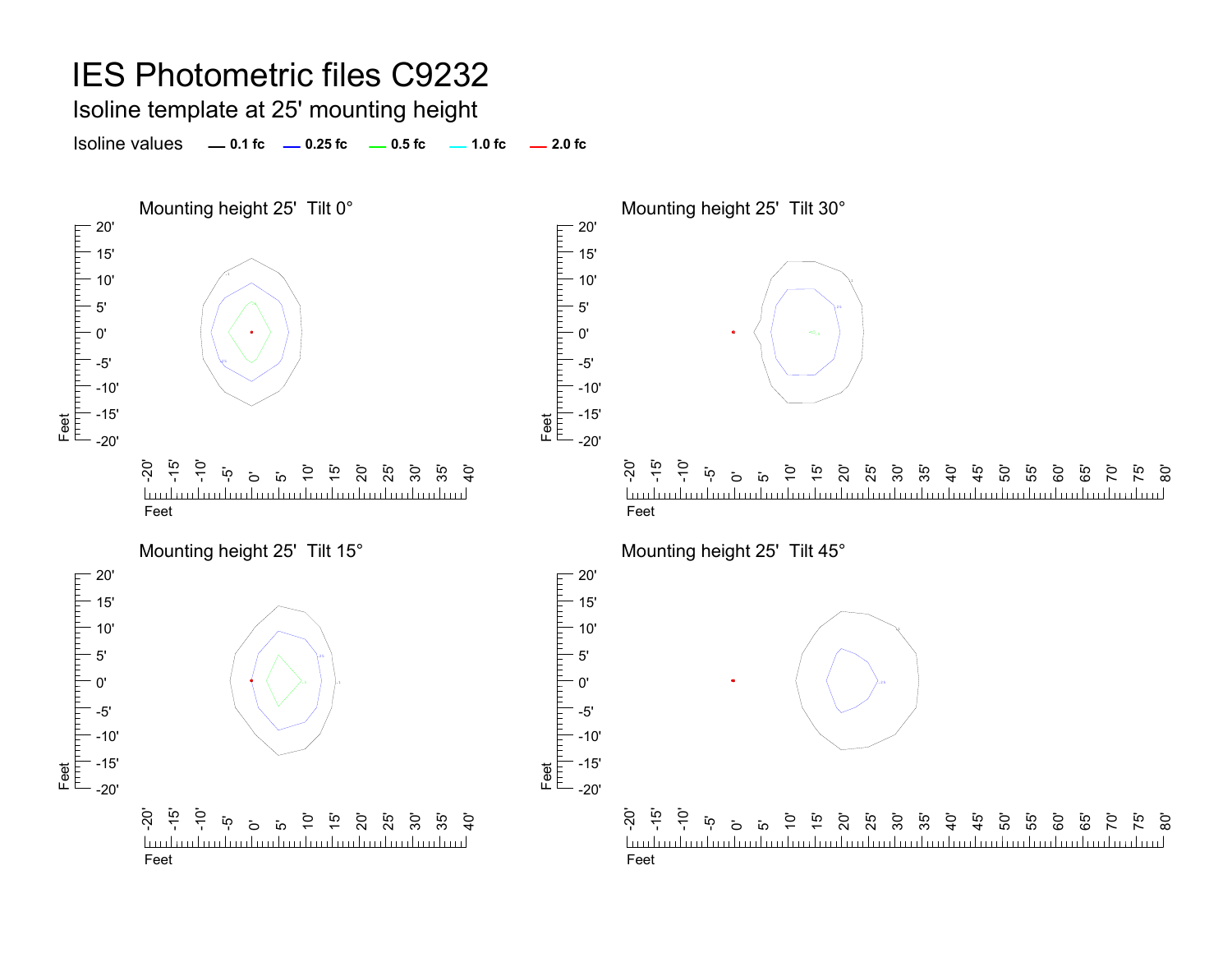Isoline template at 30' mounting height